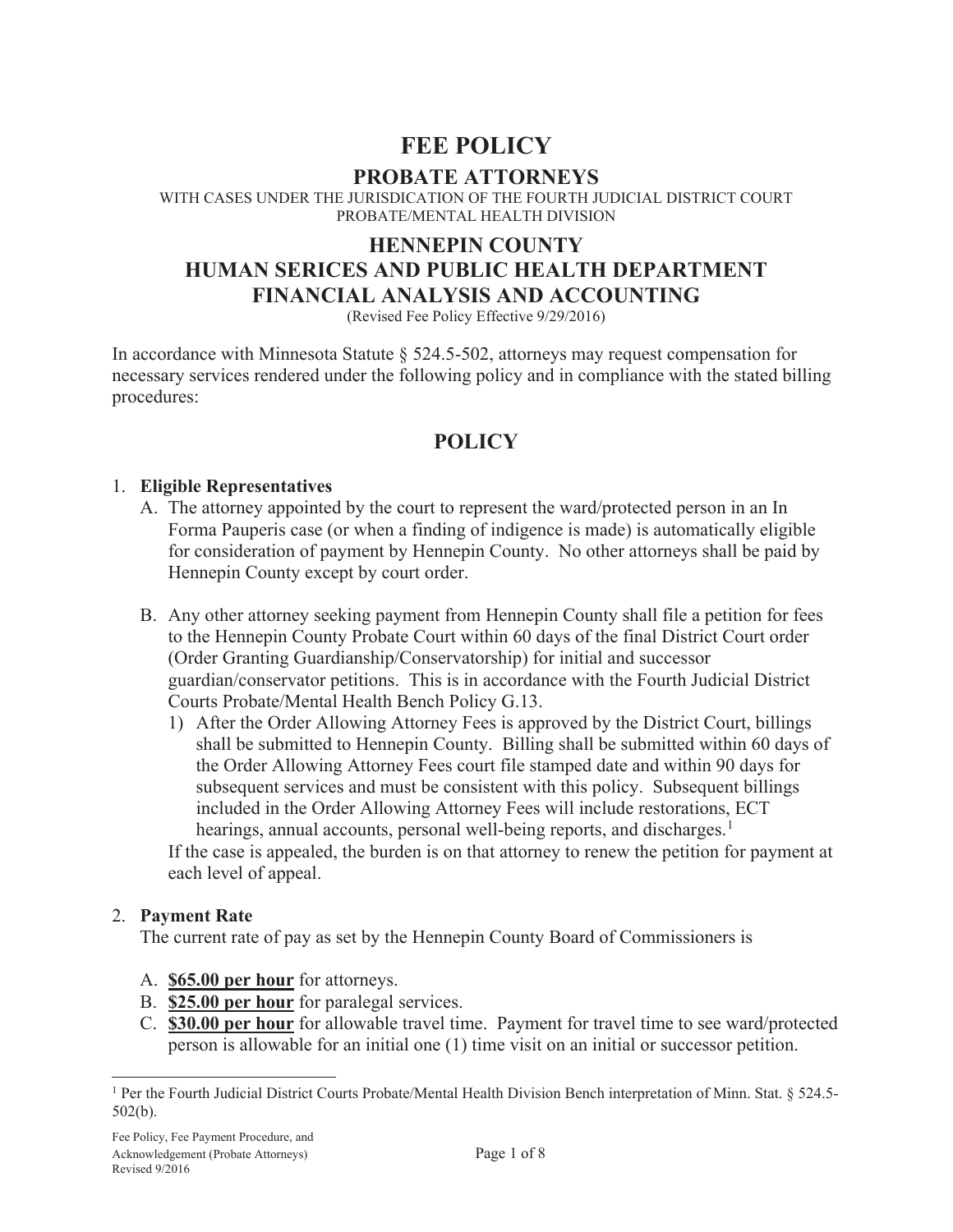i. If ward/protected person resides within Hennepin County, Hennepin County will pay a flat rate based on the following schedule:

Total distance traveled to see ward/protected person

| $<$ l mile               | \$0.00  |
|--------------------------|---------|
| 1 to 5 miles             | \$5.00  |
| $>$ 5 miles to 10 miles  | \$10.00 |
| $>$ 10 miles to 20 miles | \$20.00 |
| $>$ 20 miles             | \$30.00 |

- ii. If ward/protected person resides outside of Hennepin County and the venue is Hennepin County the entire travel time is allowable at the \$30.00 per hour rate.
- iii. If traveling to see multiple wards/protected persons in the same trip, the travel rate shall be divided between all billings.

#### 3. **Payment Policy**

.

- A. After reading this Fee Policy, in order to be paid, attorneys must complete the Acknowledgement at the end of this document and send it to the Hennepin County Human Services and Public Health Department (HSPHD) billing address below (see 3.D.). The original signed form will be kept on file at HSPHD and verifies your receipt and agreement to the Fee Policy. You should also make a copy for your file and reference. Payments cannot be made unless there is a signed Acknowledgement on file for the current Fee Policy. A new acknowledgement must be signed every two years.
- B. Court appointed attorneys representing ward/protected person on an In Forma Pauperis/Indigent case **must** submit an initial invoice within 90 days of the initial appointment hearing. All subsequent billings should be submitted within 90 days of services. **Any subsequent billing not submitted within 90 days of the service rendered shall not be paid**.
- C. Payment will be made within 35 days.
- D. All invoices must be sent to:

#### Hennepin County Human Services and Public Health Department Attn: Victoria Abraham 300 South Sixth Street, Mail Code 150 Minneapolis, MN 55487

- E. All invoices must be submitted in a manner and format acceptable to Hennepin County.
- F. An itemized listing of service (printed in a legible fashion and in a font not less than 12 points) shall be submitted with each invoice. The itemized listing must include:
	- i. ward/protected person name and court case number,
	- ii. person who provided the service,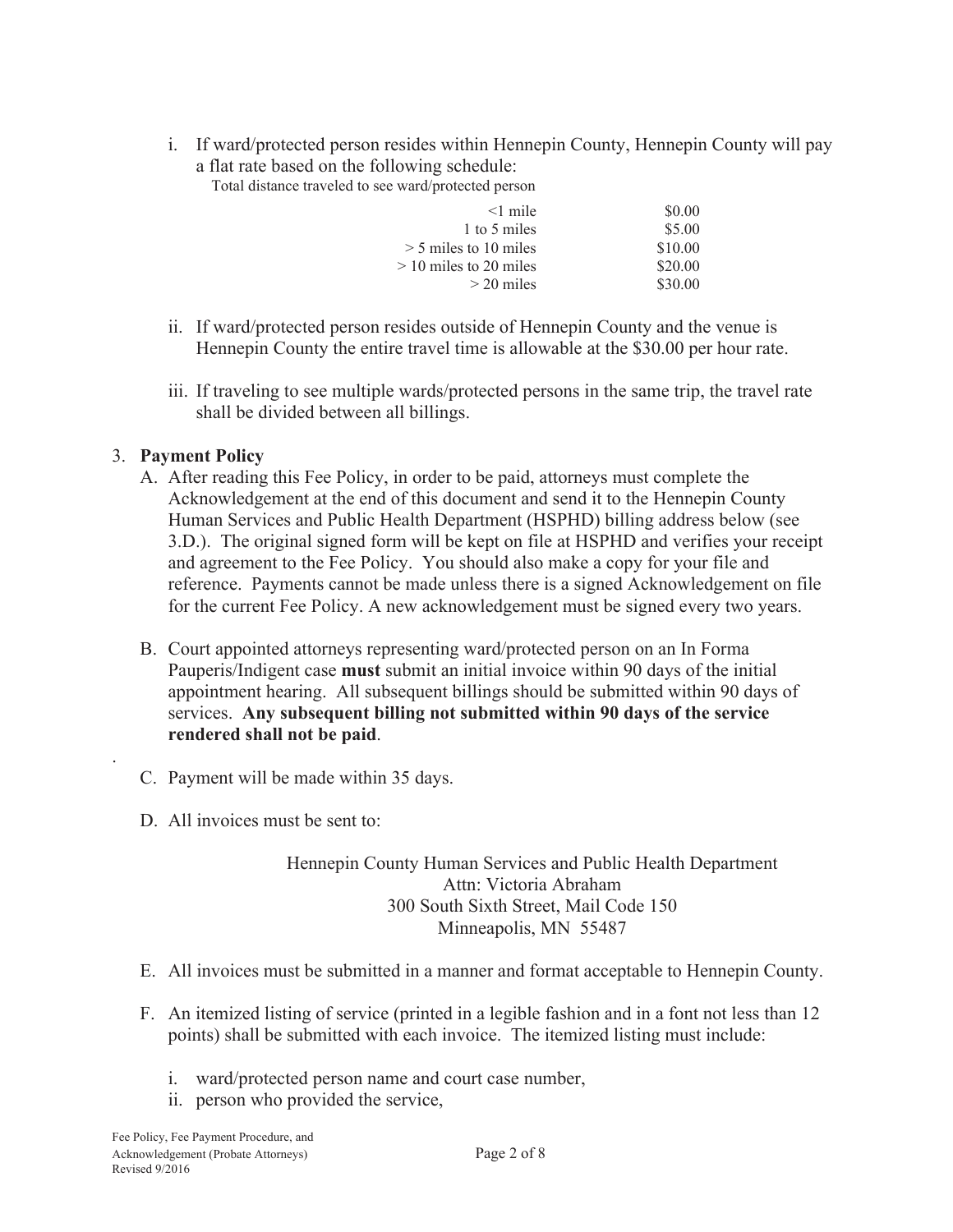- iii. date of service,
- iv. explanation of the service,
- v. length of time for each service (rounded to the nearest  $10^{th}$  of an hour),
- vi. for telephone calls and other electronic communication, you may list the contact person (this is not a requirement),
- vii. one grand total, rounded to the nearest 10th of an hour, for all the services on the invoice.
- G. Receipts (proof of payment) shall accompany all invoices for all allowable reimbursable expenses**.**

#### 4. **Non-Reimbursable Activities and Expenses:**

- A. Hennepin County will not pay for clerical/secretarial time, internal tickler noticing, more than one (1) staff member per service, phone messaging, and billing inquiry and/or time. Note that "phone messaging" refers to leaving call back information only (e.g., name and number). Electronic communication, such as voice mail exchanges of relevant information are not considered "phone messaging".
- B. Mileage, as it is understood to be included in the allowable travel time fees.
- C. Office and business expenses such as parking, postage, telephone expenses, photocopies, and training/consultation of/with in-house personnel.

#### **Repayment to Hennepin County**

The attorney must reimburse fees previously paid by Hennepin County:

- If an In Forma Pauperis is revoked.
- If a ward/protected person receives an inheritance, or otherwise acquires or liquidates assets **except** if there is a Special Needs Trust or Supplemental Needs Trust of which the ward/protected person is the beneficiary. The assets in such a trust shall not be considered for purposes of repayment.

The attorney shall reimburse Hennepin County for past payments before the attorney may submit new billings for subsequent time periods to either Hennepin County or the other source(s) of payment.

#### 5. **Billing Adjustments and Appeals**

The County may reduce or deny payment without notice on non-compliant or excessive items. If the vendor challenges billing reductions, denials, or time allotments, that protest shall be in writing addressed to Human Services and Public Health Department - Financial Analysis and Accounting - Accounts Payable Manager at the billing address shown in 3.D. above.

#### 6. **Right to Audit Billing Practices**

All invoices and supporting documentation (itemized statements) are subject to random or selected audits of fees and billings practices for seven (7) years after services. It is up to the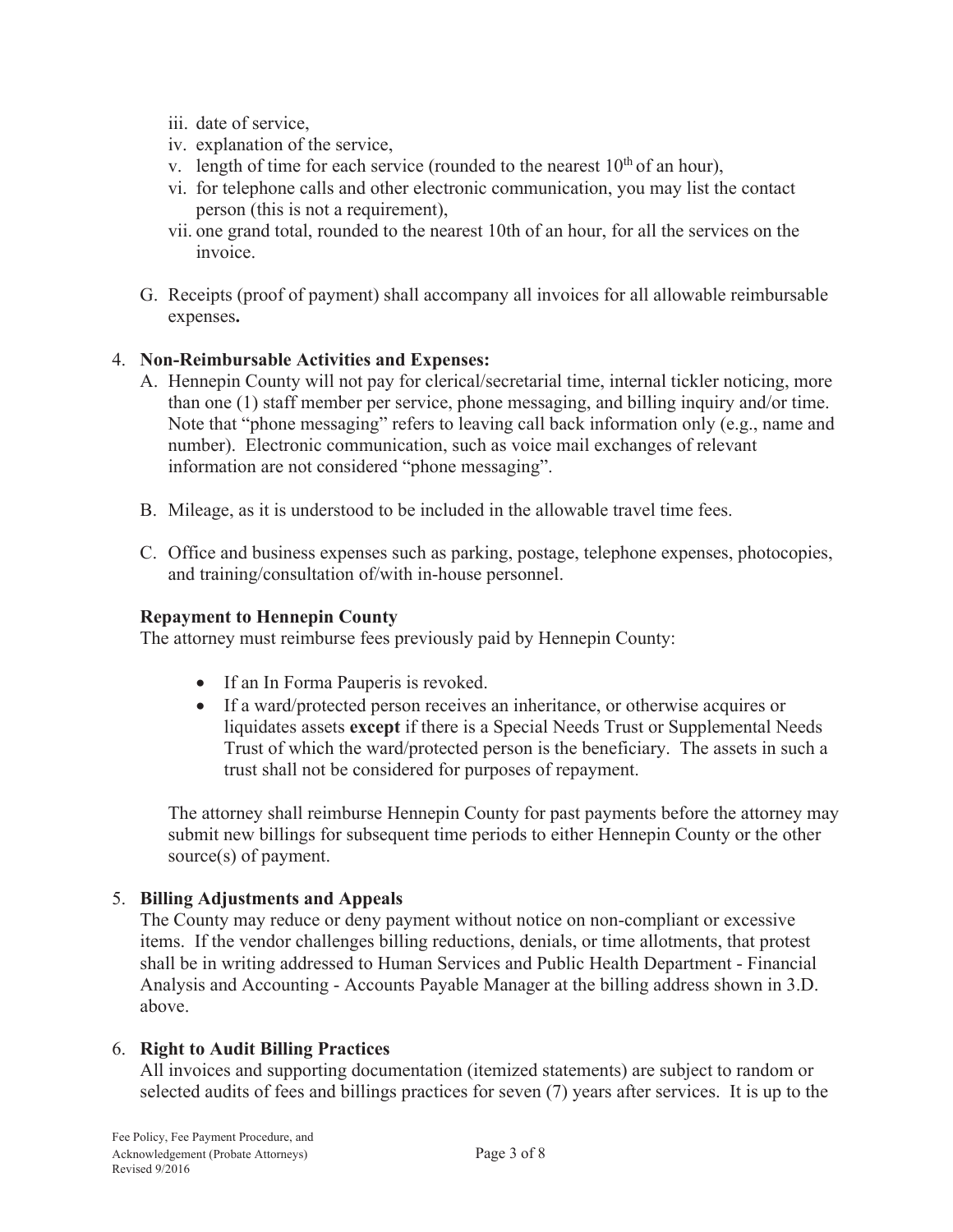attorney to retain those records deemed necessary to assure documentation of all billings. Acceptance of payment from Hennepin County indicates your willingness to comply with all audits.

#### 7. **Compliance with Policy**

Hennepin County reserves the right to request that the Court not appoint an Attorney on future cases or to remove an Attorney who is non-compliant with the policy, including the audit provisions, or for any reason that is deemed in a ward's/protected person's best interests.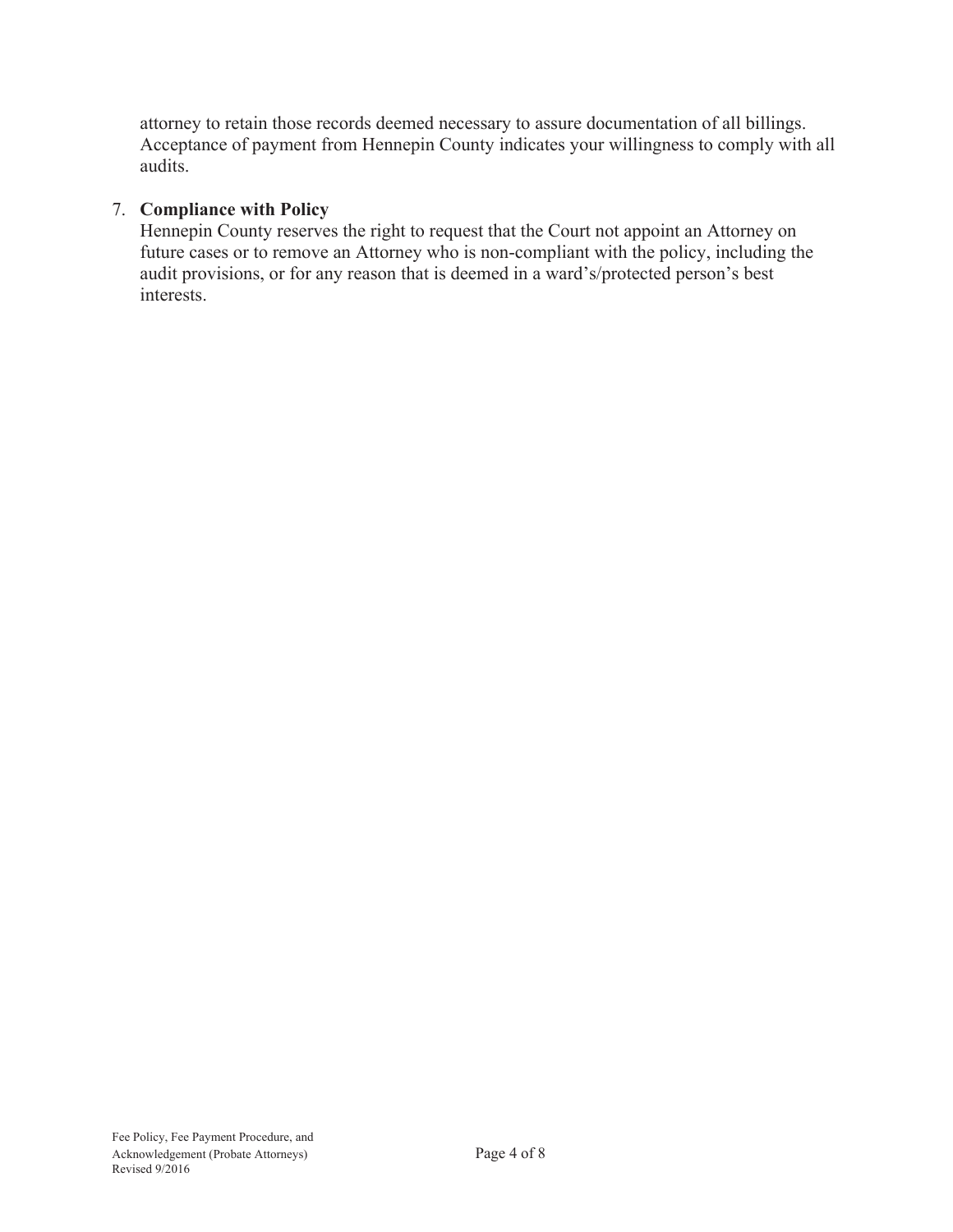# **FEE PAYMENT PROCEDURE**

**PROBATE ATTORNEYS**<br>WITH CASES UNDER THE JURISDICATION OF THE FOURTH JUDICIAL DISTRICT COURT PROBATE/MENTAL HEALTH DIVISION

# **HENNEPIN COUNTY HUMAN SERICES AND PUBLIC HEALTH DEPARTMENT FINANCIAL ANALYSIS AND ACCOUNTING**

(Revised Procedure Effective 9/29/2016)

In accordance with Minnesota Statute § 524.5-502, attorneys may request compensation for necessary services rendered under the Fee Policy using the following billing procedure:

## **PROCEDURE**

In order to effectively implement the fee policies, Hennepin County requires that the below procedure be followed by all attorneys appointed by the court to represent the ward/protected person in an In Forma Pauperis case (or when a finding of indigence is made) seeking payment from Hennepin County.

- 1. A valid signed **Acknowledgment** of the **Fee Policy** must be on file. Payments cannot be made unless there is a signed Acknowledgement on file.
- 2. One (1) Hennepin County Probate Attorney Invoice must be submitted for each ward/protected person served in a format consistent with the form suggested by HSPHD and found online at http://www.co.hennepin.mn.us/guardians.
- 3. Invoices and cover sheets should not be submitted more than once. If you have a question about receipt of an invoice and/or cover sheet, please contact HSPHD as indicated in #16 below.
- 4. All Hennepin County Probate Attorney Invoices must contain the original signature of the attorney providing the service as well as their printed name. No signature stamps, mechanical recreations, or copied signatures will be accepted.
- 5. The invoice must include either the date the In Forma Pauperis was signed or a court order finding that the ward/protected person is indigent as required under Minn. Stat. § 524.5-502.
- 6. If an attorney other than the Court appointed attorney for the ward/protected person seeks to bill Hennepin County, the attorney must have filed a petition for fees with the Court. The Order Allowing Attorney Fees authorizing payment must be attached to the completed invoice. Invoices submitted must comply with all Hennepin County policies and procedures.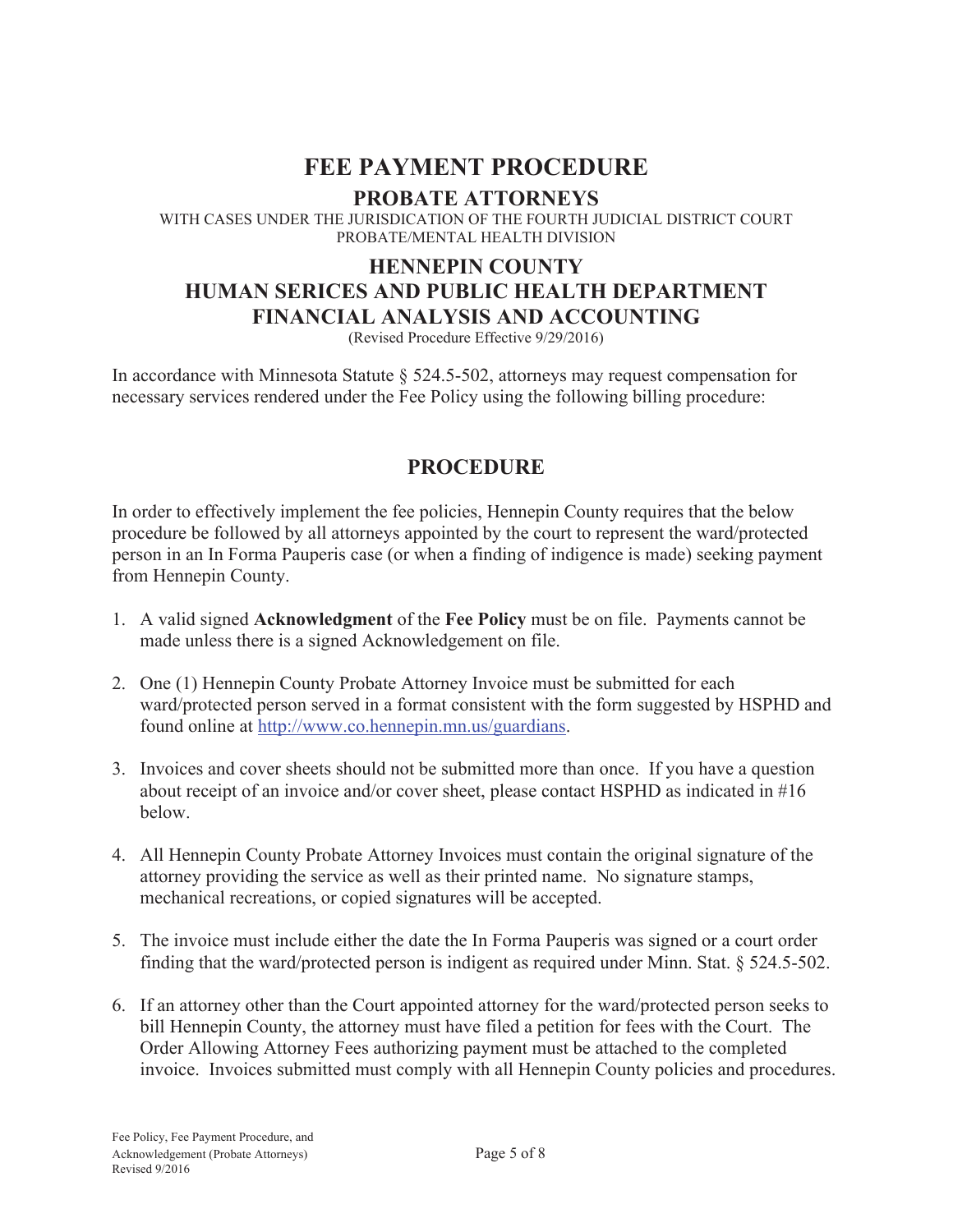- 7. **An itemized listing of services must accompany all invoices**. The itemized listing must include:
	- A. ward/protected person's name and court case number
	- B. person who provided the service
	- C. date of service
	- D. explanation of the service
	- E. length of time for each service (rounded to the nearest  $10<sup>th</sup>$  of an hour)
	- F. for telephone calls and other electronic communication, you may list the contact person (this is not a requirement)
	- G. one grand total, rounded to the nearest 10th of an hour, for all the services on the invoice.

### **DO NOT STAPLE TO INVOICE**

- 8. **If you are submitting invoices for multiple wards/protected persons**, you must provide a cover sheet that lists all ward/protected person names with court file numbers, amount claimed per ward/protected person, and total amount claimed**.** The cover sheet(s) must have your name, address, and vendor number as a heading on all pages. The cover sheet must be consistent with the HSPHD sample. Hennepin County reserves the right to require you to reformat your cover sheet to a format acceptable to Hennepin County. A separate signed letter is NOT necessary and should not be included.
- 9. All invoices are to be filled in legibly and the itemized statements and cover sheets shall be legible (printed in a legible fashion and in a font not less than 12 points).
- 10. All invoices must be filled out completely. If not completely filled out, they will be returned and this could jeopardize payment if not filed in compliance with the timelines established in the fee policy.
- 11. Receipt of your filing fee allows you ONE plain photocopy of an Order after the hearing. Certified copy fees are payable upon request but are reimbursable on invoices.
- 12. Mail all cover sheets and invoices to:

Hennepin County Human Services and Public Health Department Attn: Victoria Abraham MC150 300 South Sixth Street Minneapolis MN 55487

For your convenience, there is also a drop box at the Hennepin County Government Center for HSPHD (street level east side of the building) that may be used.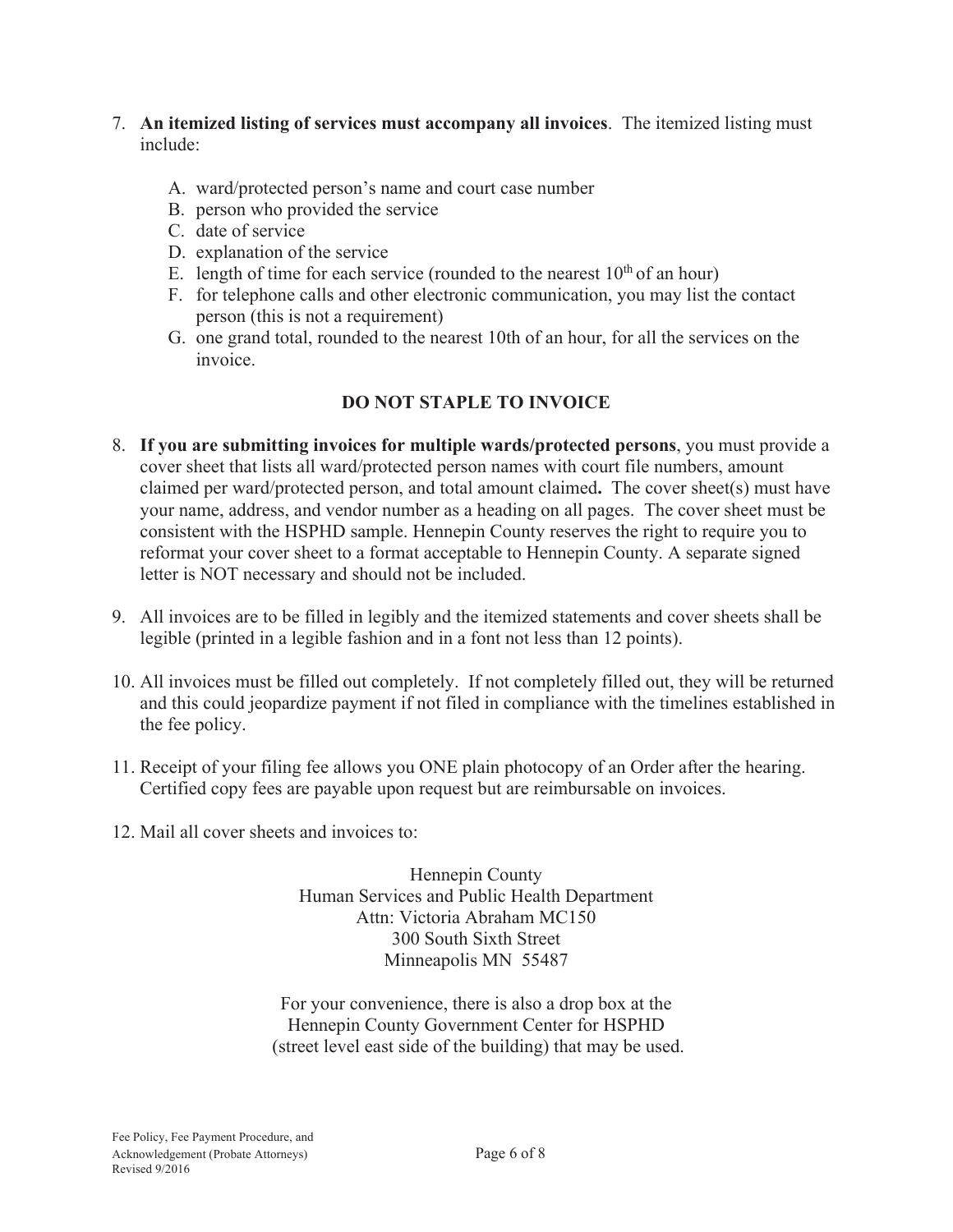- 13. Any reimbursements owed to Hennepin County should be sent to the normal billing address above with the check made out to the Hennepin County Treasurer**.** Reimbursements owed to Hennepin County and not paid shall be turned over for collections.
- 14. The Hennepin County fiscal year is January  $1<sup>st</sup>$  thru December  $31<sup>st</sup>$ . It is encouraged that all invoices in accordance with the fee policy from the prior year be submitted by January 31<sup>st</sup> of the following year for year-end closing.
- 15. The Fee Policy and Procedure and other forms needed can be found on the Hennepin County Website to download for your convenience. The website address is: http://www.co.hennepin.mn.us/guardians
- 16. Policy or procedure questions should be directed to Victoria Abraham, 612-348-5449.
- 17. If you wish to file a challenge to any billing reduction or denial, mail a written request to:

Human Services and Public Health Department Financial Analysis and Accounting Attn: Accounts Payable Manager MC150 300 South Sixth Street, Minneapolis MN 55487